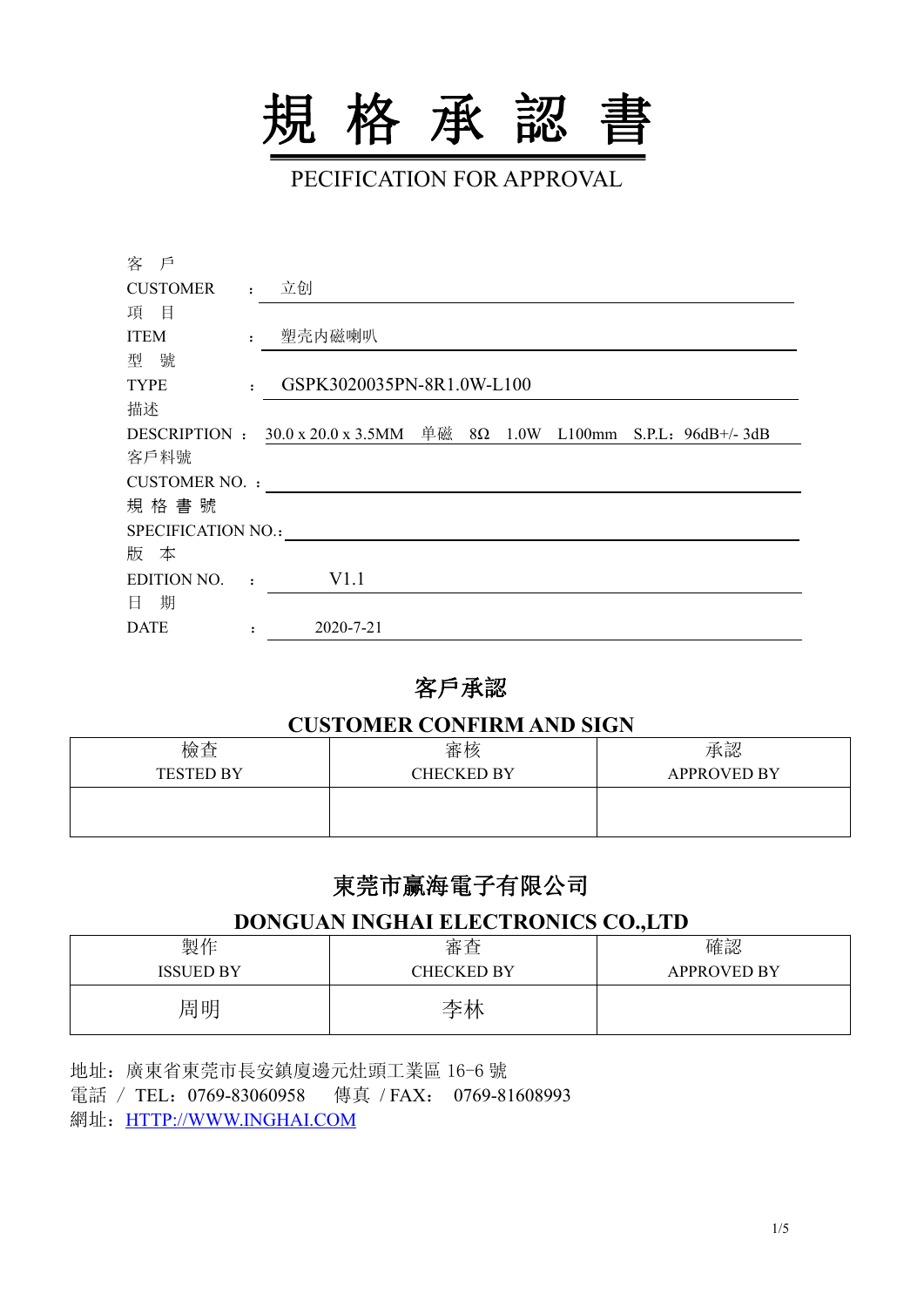# **DONGGUAN INGHAI ELECTRONICS CO.,LTD**

## **Our Part No: GSPK3020035PN-8R1.0W-L100**

# 型号**/PART No**

该规格书适用于移动电话等使用的扬声器单元。

This Specification Applies to The Speaker, Used In Mobilephone sec.

## **A.** 尺寸**/TYPE**

30\*20mm跑道形 电动式/ 30\*20mm Rectangle Dynamic type

#### **B.** 尺寸与重量**/DIMENSION**

尺寸:30\*20\*3.5mm 参考外观图面 (Figure.1)

Dimension: Refer To The Appearance Drawing. (Figure.1)

重量: /±0.1g

Weight: /±0.1g

#### **C.** 标准测试条件**/STANDARD TEST CONDITION**

在没有其他特别指定时,测试应如下所记的标准测试条件下进行。

Unless Otherwise Specified, The Test Shall Be Made Under The Standard Conditions。

- 温度/Temperature : 17℃~25℃ (Standard: 20.5℃)
- ·相对温度/Relative Humidity :45%~85%(Standare:65%)
- •大气压力/Pressure : 86Kpa<sup>~</sup>106Kpa(Standard: 101.3 Kpa)

### **D.** 使用与储存温度**/OPERATION AND STORAGE TEMIPERATURE**

- 使用温度/Operation Temperature : -40℃~85℃
- •储存温度/Storage Temperature : -30℃~ 70℃

#### **E.** 电气特性规格**/Electrical Specification**

参考特性规格页面/Refer To The Appearance Page

#### **F.** 外观与尺寸:参考附图

Appearance  $&$  Dimensions: Refer To The Apprarance Drawtng (Figure.1)

#### **G.** 额定**/Rated**

| 项目/Items                 | 规格/Specification      | 条件/Conditions  |
|--------------------------|-----------------------|----------------|
| 额定阻抗/Rated Impeance      | 80hm <sup>+</sup> 20% | at 1kHz 100 mV |
| 额定输入功率/Rated input power | 1.0 W                 |                |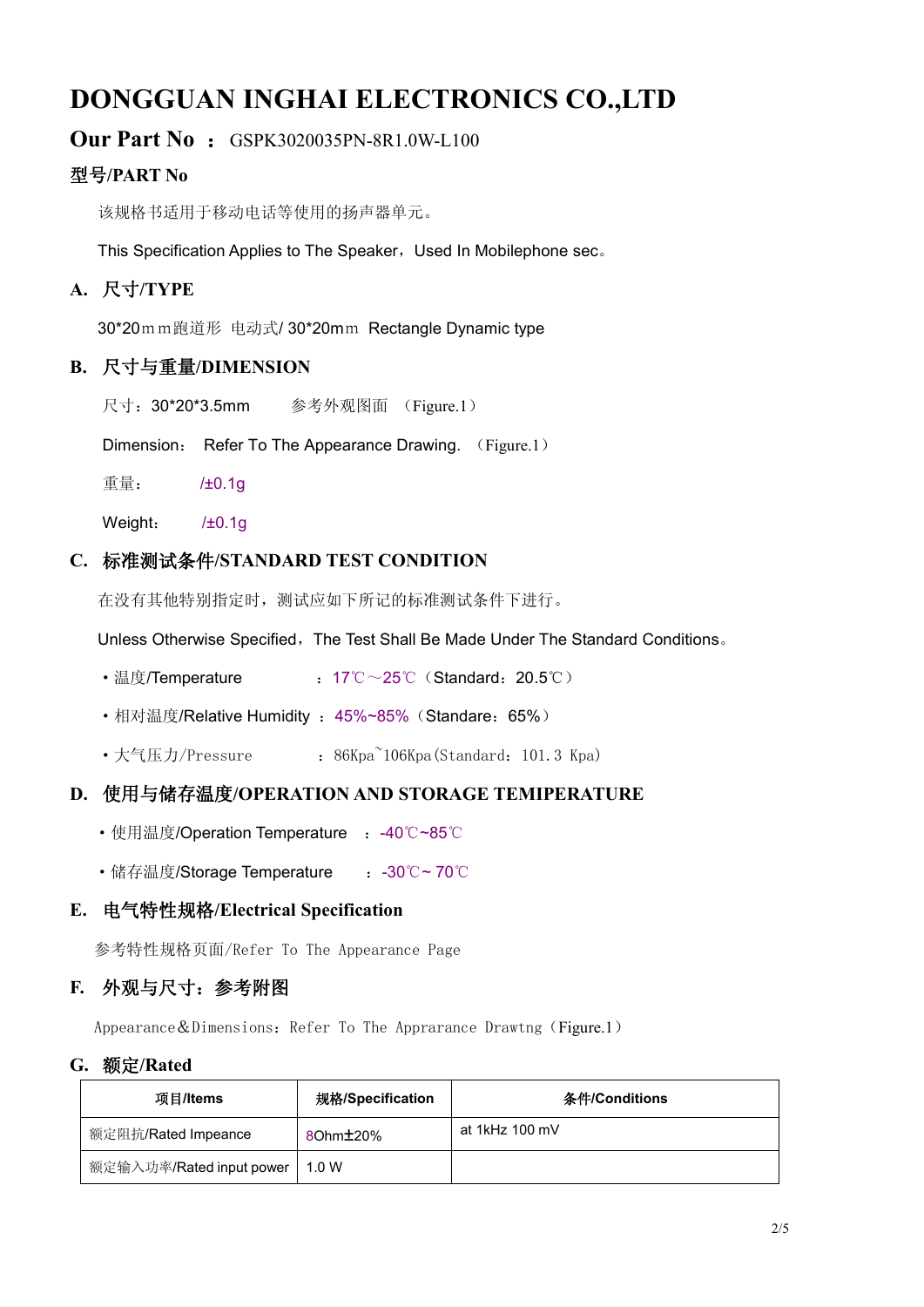| 最大输入功率/Max inut power              | 1.2W                                        |                                                                                                                                                     |
|------------------------------------|---------------------------------------------|-----------------------------------------------------------------------------------------------------------------------------------------------------|
| 最低共振频率/Resonant                    | $630\pm20\%$ Hz                             | 1V Input                                                                                                                                            |
| Frequency                          |                                             |                                                                                                                                                     |
| 灵敏度/Sound pressure level           | 96dB±3dB at 1KHz<br>$(0dB$ SPL=20 $\mu$ Pa) | SPL at 1.0kHz in Average (0dB<br>$SPL = 20\mu Pa$<br>(Sine)<br>Measuring condition: 0.8W<br>wave) $0.1m$<br>measured with baffler shown in Figure 3 |
| 有 效 频 率 范 围 /Frequency<br>response | FO~20KHZ                                    |                                                                                                                                                     |
| 总谐波失真/THD                          | $\leq 5\%$ at 1kHz                          |                                                                                                                                                     |

# **H.** 动作检查**/OPERATIONAL TEST**

| 项目/ITEM           | 信号/SIGNAL | 输入/INPUT    | 扫频范围/SWEEP RANGE |
|-------------------|-----------|-------------|------------------|
| <b>SWEEP TEST</b> | Sine Wave | 1.0W(2.53V) | 200~5000Hz       |

·在动作检查中不得有异常音出现

·Without Abnormal Sound In Operation Test。

# **I.** 负荷实验**/LOAD TEST**

| 项目/ITEM              | 信号/SIGNA                                      | l 输入/NPUT           | 驱动时间<br><b>DRIVNG TERM</b>   |
|----------------------|-----------------------------------------------|---------------------|------------------------------|
| Continuous load Test | With Noise/Jis Filter<br>(Refer To Jis C5531) | $1.0W(2.53V)$ (RMS) | 96 hours (with 5cc test box) |

·在负荷实验 后不得有异常音出现,灵敏度应保持在限度范围内。

·Without Abnormal Sound After Test, And The S**.**P.L Shall Be In The Limit。

·负荷实验应使用粉红噪声信号

·Runing Test Shall Use pry Noise Signaln

# **J.** 可靠性实验**/Reliability Test**

| 项目/Item                 | 规格/Specification                                                                | 判定/Judgement                |
|-------------------------|---------------------------------------------------------------------------------|-----------------------------|
| 高温放置实验                  | 85℃±2℃/20~40%RH/96HR & 20℃±5℃,1H                                                |                             |
| Hightemp.Storage Test   |                                                                                 |                             |
|                         |                                                                                 |                             |
| 低温放置实验                  | $-40\pm2\degree$ C/20 $\sim$ 40%RH/96HR & 20 $\degree$ C $\pm$ 5 $\degree$ C,1H |                             |
| Lowtemp.Storage Test    |                                                                                 | 实验完成后产品应满足上述                |
| 耐湿实验                    | 40℃±2℃/90~95℃RH/96HR & 20℃±5℃, 1H                                               | 第 H, I, J 项要求.              |
| <b>Humidity Test</b>    |                                                                                 | Clause H, I, J Shallbe      |
| 耐高温负荷实验                 | 85°C $\pm 2$ °C/20~40%RH/-                                                      | <b>Satisfied Afier Test</b> |
| <b>Heatrunning Test</b> |                                                                                 |                             |
| 耐低温负荷实验                 | $-40^{\circ}$ C $\pm 2^{\circ}$ C / 20 $\sim$ 40 % RH/-                         |                             |
| <b>Coldrunning Test</b> |                                                                                 |                             |
|                         |                                                                                 |                             |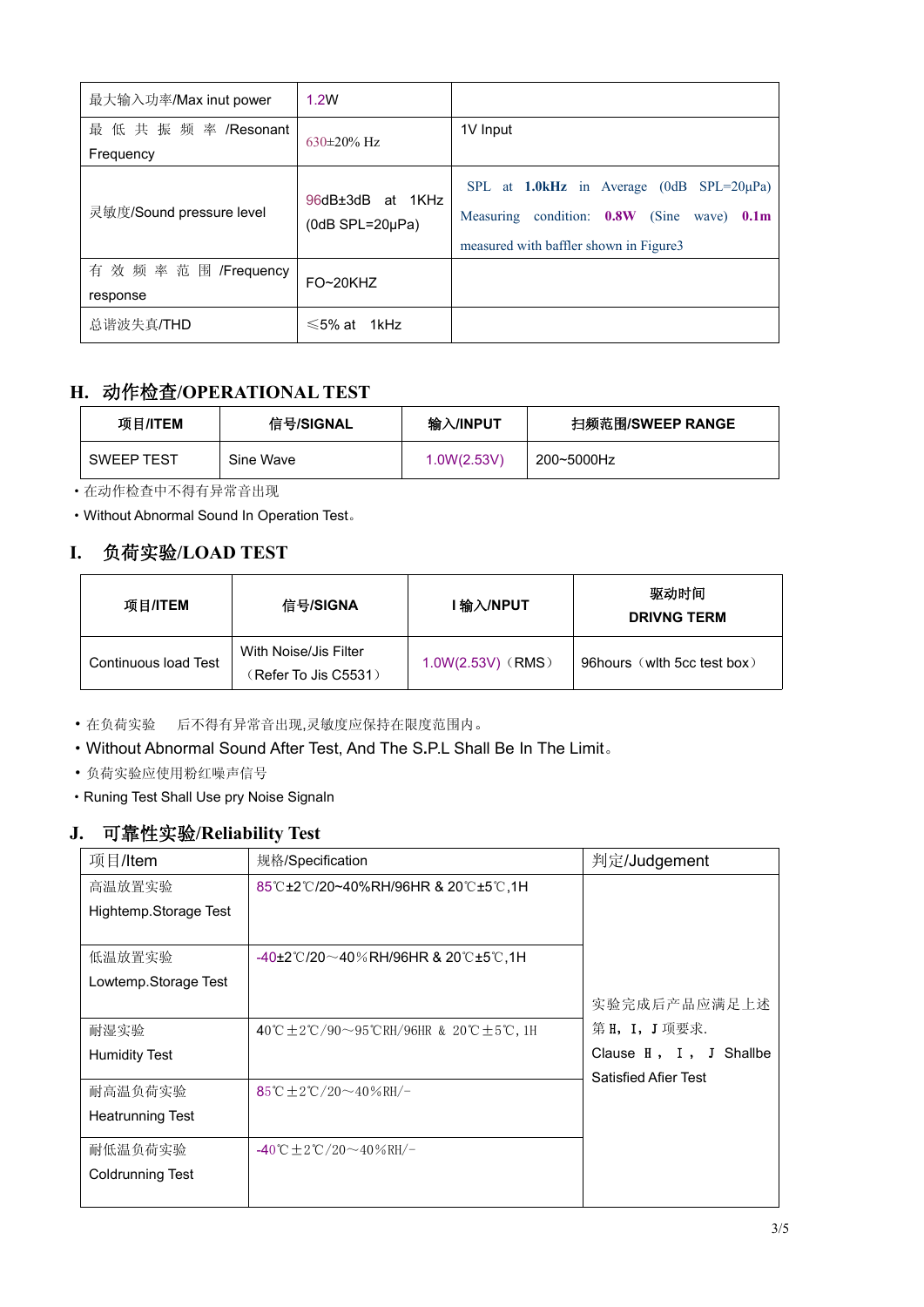| 热冲击实验                    | +85 °C ± 2 °C − − 30 °C ± 2 °C − +85 °C ± 2 °C 5 Cycles |
|--------------------------|---------------------------------------------------------|
| <b>Thermalshock Test</b> |                                                         |
| 震动实验                     | $10Hz - 40Hz - 10Hz/60s$ , 1.0mm (X: 2H, Y: 2B)         |
| <b>Vibration Test</b>    |                                                         |
|                          |                                                         |

# **K.** 跌落实验**/SHOCK TEST**

| 项目/Item   | 条件/Condition                     | 判定/Judgement                        |
|-----------|----------------------------------|-------------------------------------|
| Drop Test | 产品在包装状态下,从1米高处向混凝                | 实验完成后新产品应满足上述第 I 项要求 Clause I       |
|           | 土地面跌落:1角:1次:3边:每条边1次:6           | <b>Shallbe Satisfied Afier Test</b> |
|           | 面:每 1 面 1 次 Speaker Shall Be     |                                     |
|           | Packed In The Carton And Dropped |                                     |
|           | The Concrite Floor(H:1m)         |                                     |
|           |                                  |                                     |

# **L. Product Size**



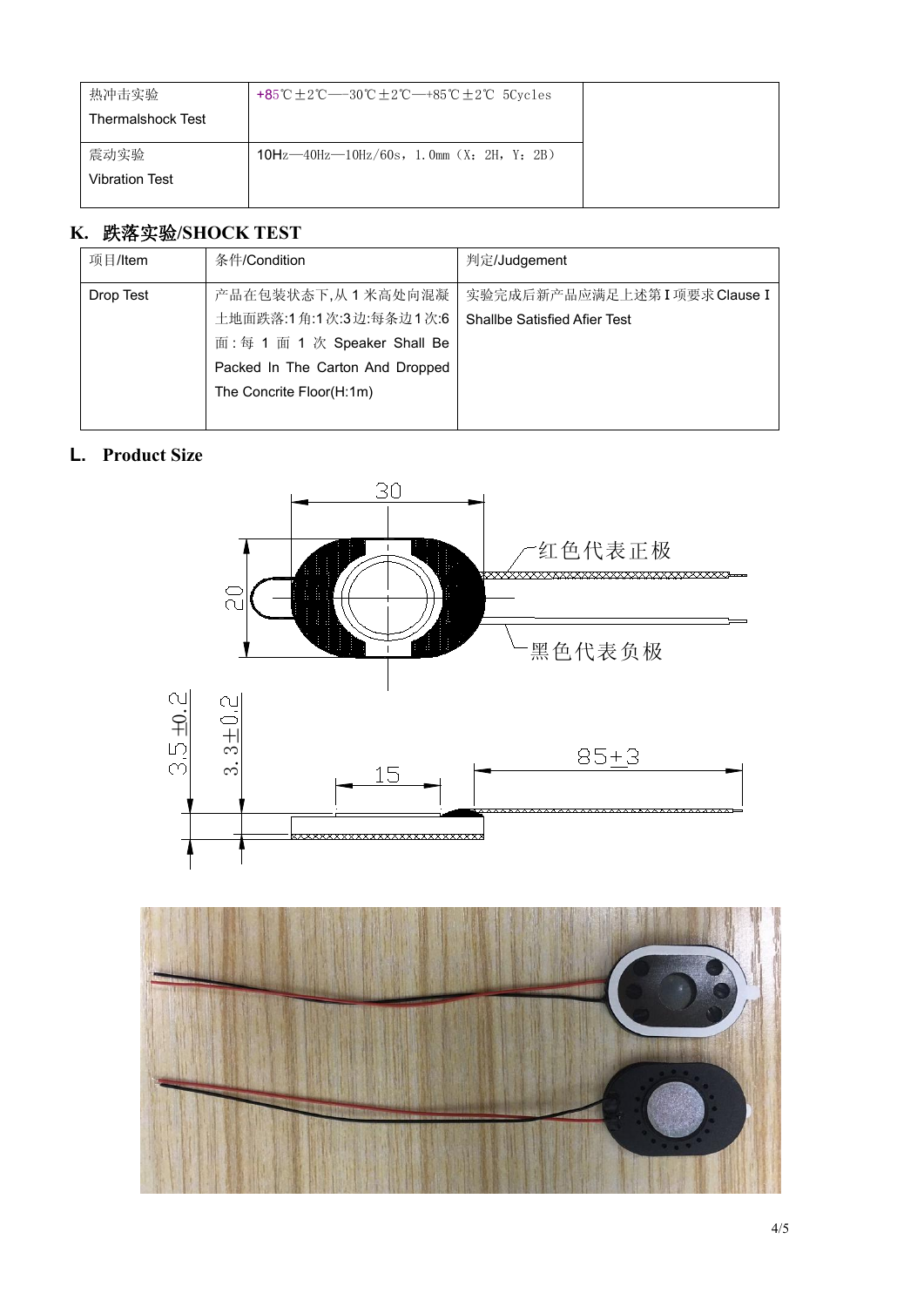Figure.1

| <b>ITEM</b>    | <b>DESCRIPTIONS</b> | SPEC.             | <b>SUPPLIER</b> | <b>QTY</b>       | <b>REMARK</b> |
|----------------|---------------------|-------------------|-----------------|------------------|---------------|
|                | Front foam ring     | Adhesive          |                 |                  |               |
| 2              | Front cover         | 1Cr18Ni9          |                 |                  |               |
| 3              | Diaphragm           | <b>PEN</b>        |                 | -1               |               |
| $\overline{4}$ | Voice coil          | Self-bonding wire |                 | -1               |               |
| 5              | Inner pole shoe     | 08F,              |                 | $\mathbf{I}$     |               |
| 6              | Magnet              | $Nd$ -Fe-B        |                 | -1               |               |
| 7              | <b>U YOKE</b>       | <b>SPCE</b>       |                 |                  |               |
| 8              | <b>PCB</b>          | T <sub>0.35</sub> |                 |                  |               |
| 9              | Lead wire           | UL1571AWG32#      |                 | $\overline{2}$   |               |
| 10             | Yoke assembly       | PBT, black        |                 |                  |               |
| 11             | Insulator pad       | Mylar             |                 | $\boldsymbol{0}$ |               |

#### **M. Product testing curve**



Figure.2

#### **FREQUENCY MEASURING CIRCUIT AND EAR PIECE**